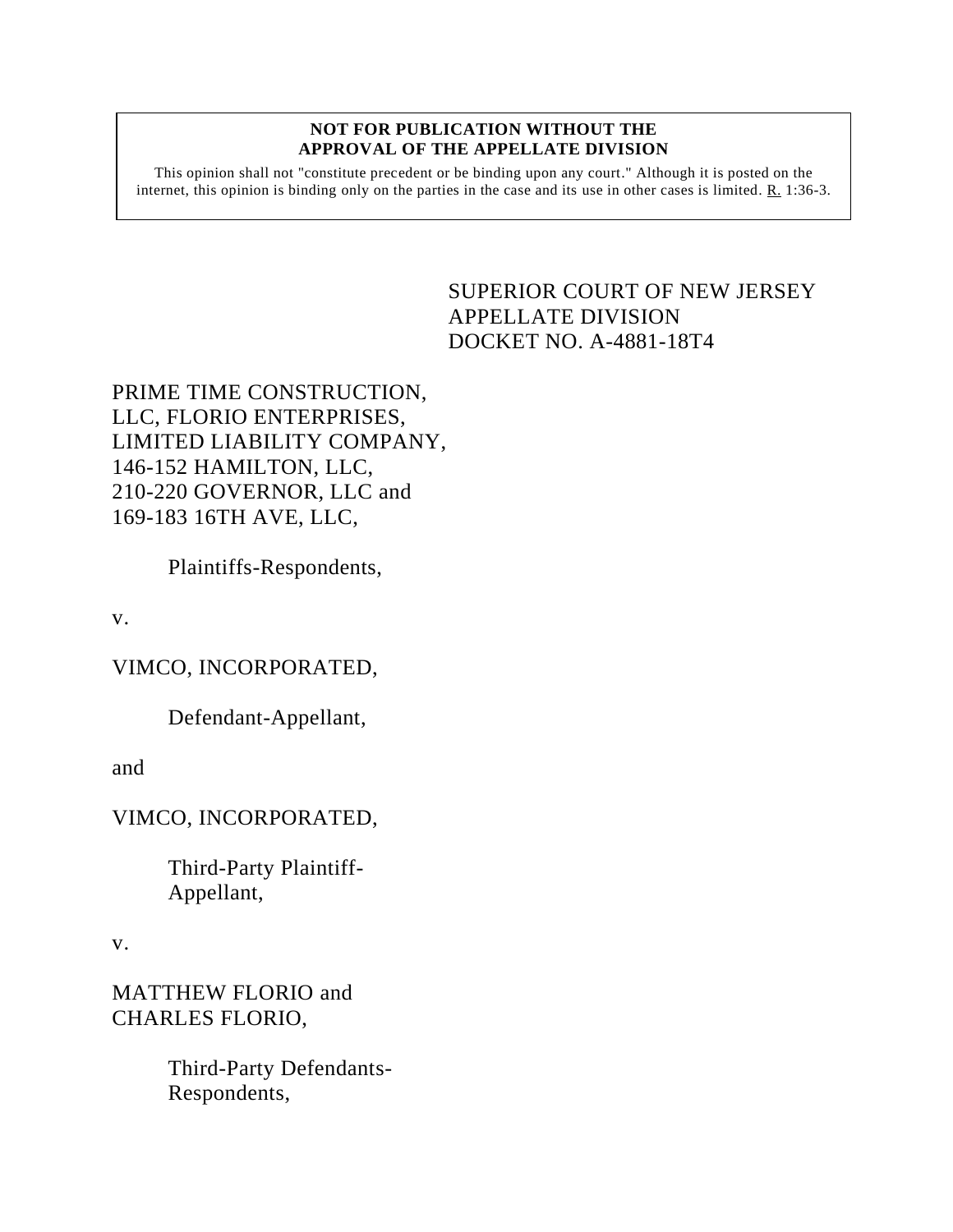and

## VIMCO, INCORPORATED,

Third-Party Plaintiff,

v.

BUILD LOGISTICS, INCORPORATED, STEVEN RUNFOLO and FRED MAGALHAES,

Third-Party Defendants. \_\_\_\_\_\_\_\_\_\_\_\_\_\_\_\_\_\_\_\_\_\_\_\_\_\_\_\_\_

Submitted October 5, 2020 – Decided December 23, 2020

Before Judges Sabatino and DeAlmeida.

On appeal from the Superior Court of New Jersey, Law Division, Passaic County, Docket No. L-2967-18.

Obermayer Rebmann Maxwell & Hippel LLP, attorneys for appellant (Maxwell A. Green and Joshua B. Kaplan, on the briefs).

Richard S. Mazawey, attorney for respondents and third-party defendants-respondents.

### PER CURIAM

Defendant/third-party plaintiff Vimco Incorporated (Vimco) appeals from

the June 11, 2019 orders of the Law Division denying its motion for summary

judgment and granting summary judgment in favor of plaintiffs Prime Time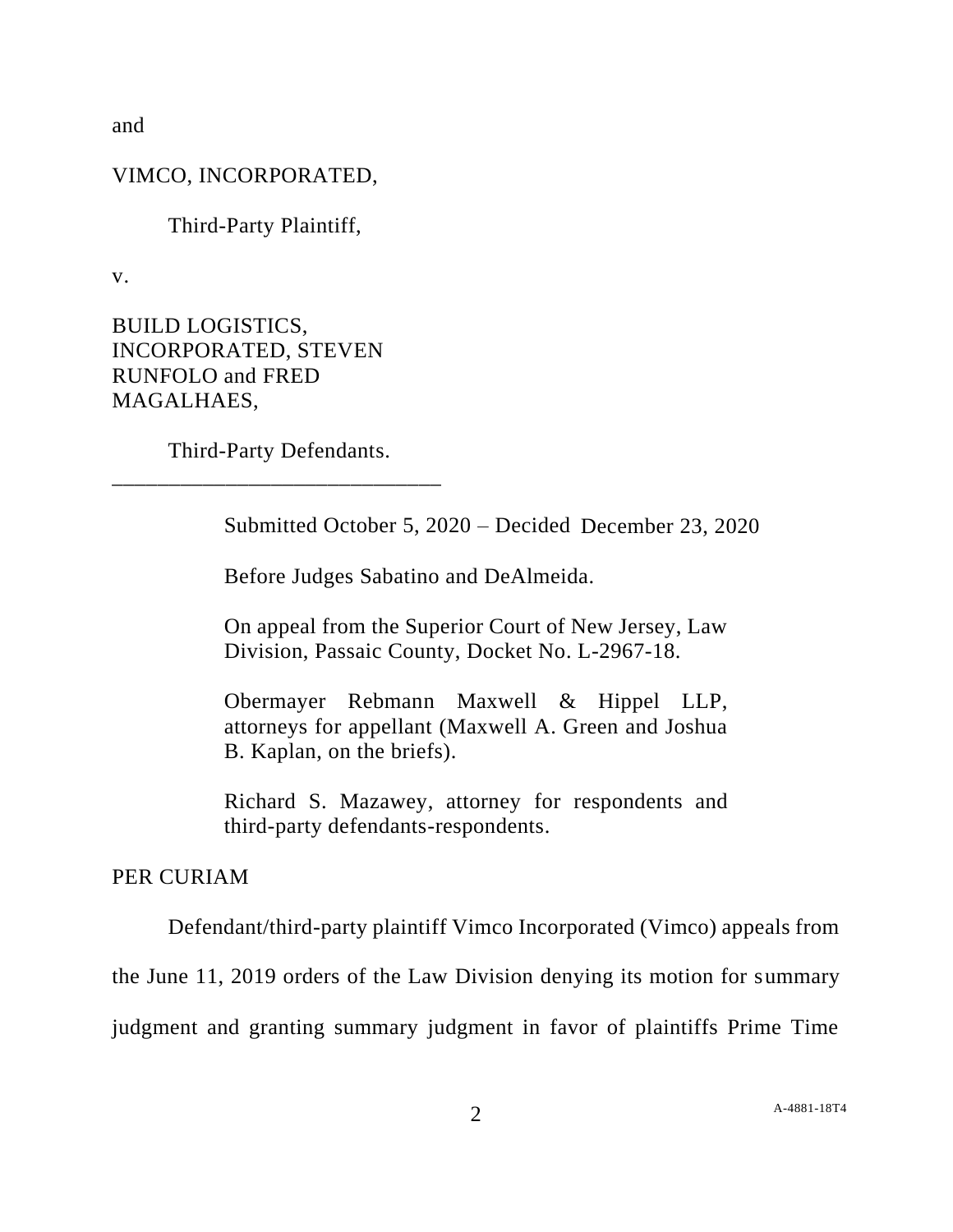Construction, LLC (Prime), 169-183 16th Ave, LLC (16th Ave), 146-152 Hamilton, LLC (Hamilton), and 210-220 Governor, LLC (Governor), and thirdparty defendants Matthew Florio and Charles Florio. We affirm.

I.

The following facts are derived from the record. Prime was the general contractor for three construction projects in Paterson. 16th Ave, Hamilton, and Governor, are limited liability companies related to Prime that own the properties on which the projects are constructed. The Florios are the principals of Prime, 16th Ave, Hamilton, and Governor.

Prime entered into subcontractor agreements with Build Logistics, Inc. (BL) to perform masonry and excavation work on the three projects. BL, in turn, entered into a written contract with Vimco to provide materials for the Hamilton and Governor projects. Two principals of BL signed a guarantee in favor of Vimco for the cost of the materials to be supplied to BL. Neither Prime nor any of its related entities ordered materials directly from Vimco or entered into a contract with that entity.

Vimco provided BL with materials for the projects. Vimco alleges that some of the materials were leased or subleased to BL and the remainder were sold to BL as consumables. BL, in turn, invoiced Prime for the materials BL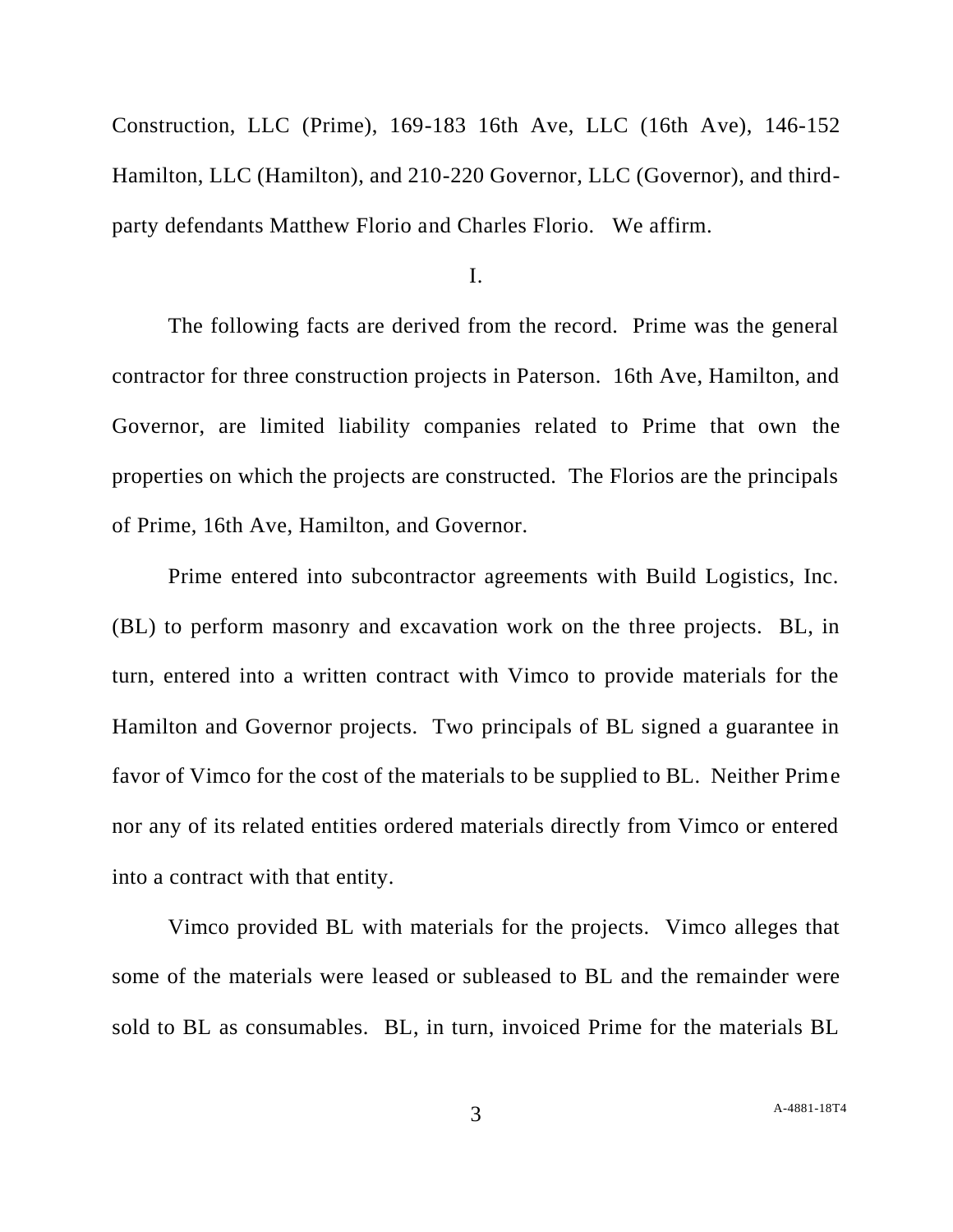received from Vimco. Prime and its affiliated entities paid BL \$478,569.93 on the invoices. BL, however, failed to pay those funds to Vimco.

In October 2017, BL abandoned the three projects. On November 10, 2017, Prime terminated its contracts with BL.

On or about December 14, 2017, Vimco filed construction liens on the Hamilton and Governor projects for amounts it believed were due for materials it provided to BL. Prime thereafter filed two summary actions in the Chancery Division to discharge the construction liens. Hamilton is named as a plaintiff in one action; Governor is named as a plaintiff in the other. Vimco filed counterclaims against Prime, Hamilton, and Governor, alleging conversion and unjust enrichment.

The Chancery Division judge discharged Vimco's liens after concluding Prime and its related entities paid BL for all materials provided by Vimco. The court determined no contract existed between Prime or its related entities and Vimco and that it would be inequitable for Prime to pay twice for the materials. The court transferred Vimco's counterclaims to the Law Division.<sup>1</sup>

<sup>&</sup>lt;sup>1</sup> In a separate action, Vimco obtained a default judgment against BL and its principals in the amount of \$30,238.72 on the Hamilton project and \$158,019.16 on the Governor project for unpaid invoices.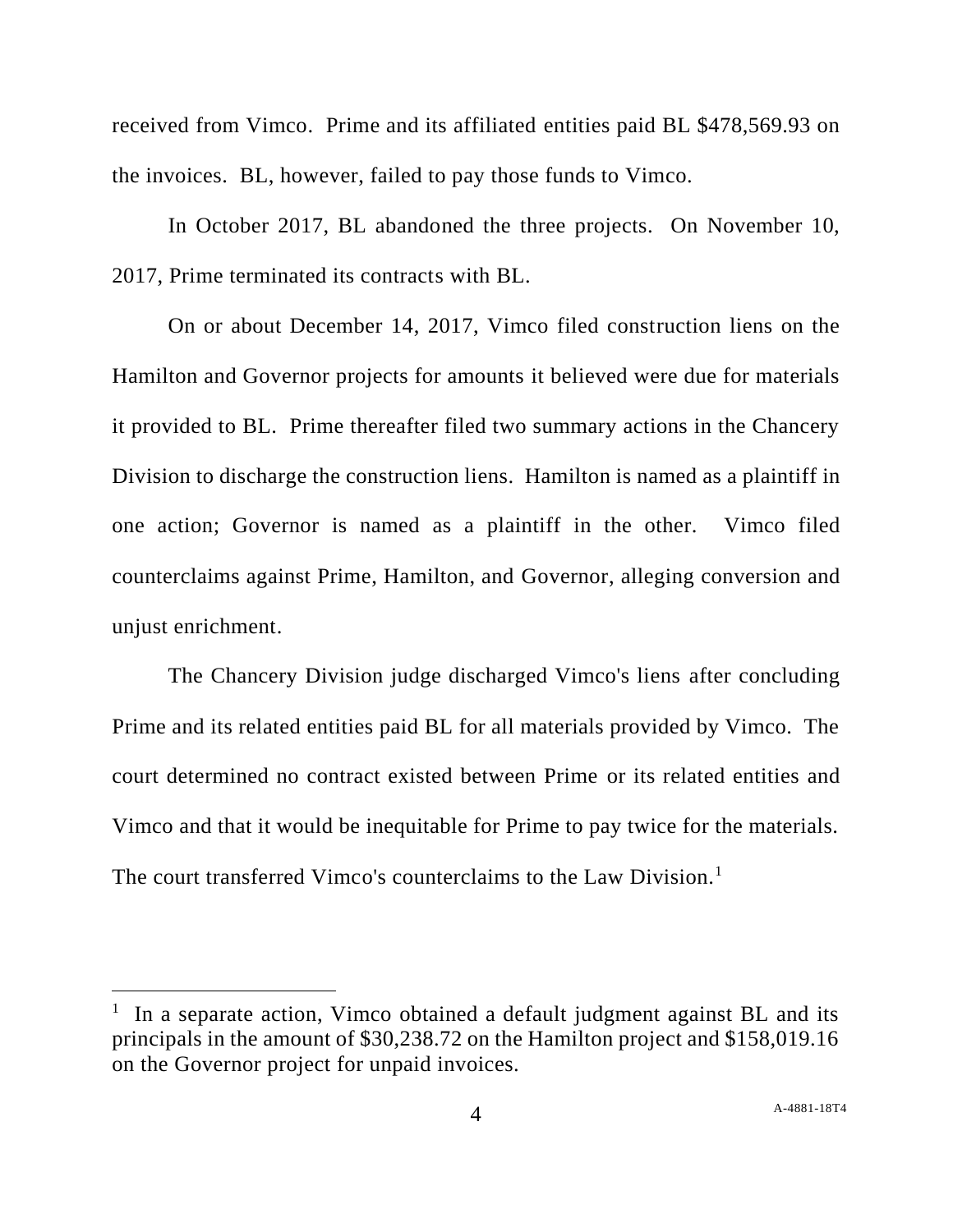Approximately two weeks later, the parties conducted an inspection of the Hamilton and Governor projects to look for materials that Vimco alleges it rented to BL and should have been returned. According to Vimco, a Prime representative said his company would pay for any Vimco materials or property found on the project sites. Vimco representatives found no such materials or property on the two projects. Prime consented to Vimco's request to inspect the 16th Ave project, as well as two other Prime projects, at 203-205 12th Avenue and 207-217 12th Avenue, even though BL had not received materials from Vimco for those projects.

Although Vimco admitted that its materials would not have a marking, stencil, stamp, or label that would distinguish it from the materials of other suppliers, it identified what it believed to be its materials at the projects. Vimco recreated invoices and unsigned delivery tickets for the materials it alleges to have discovered and attempted unsuccessfully to collect on those invoices from Prime.<sup>2</sup>

<sup>&</sup>lt;sup>2</sup> Notably, after Prime terminated its contracts with BL, it hired Macchiavello Construction (Macchiavello) as its subcontractor on the 16th Ave project. Macchiavello obtained materials from Vimco for that project. Unlike BL, Macchiavello fully paid for those materials from monies paid by Prime. Some materials Macchiavello purchased from Vimco were on site at the 16th Ave project during Vimco's February 28, 2018 inspection.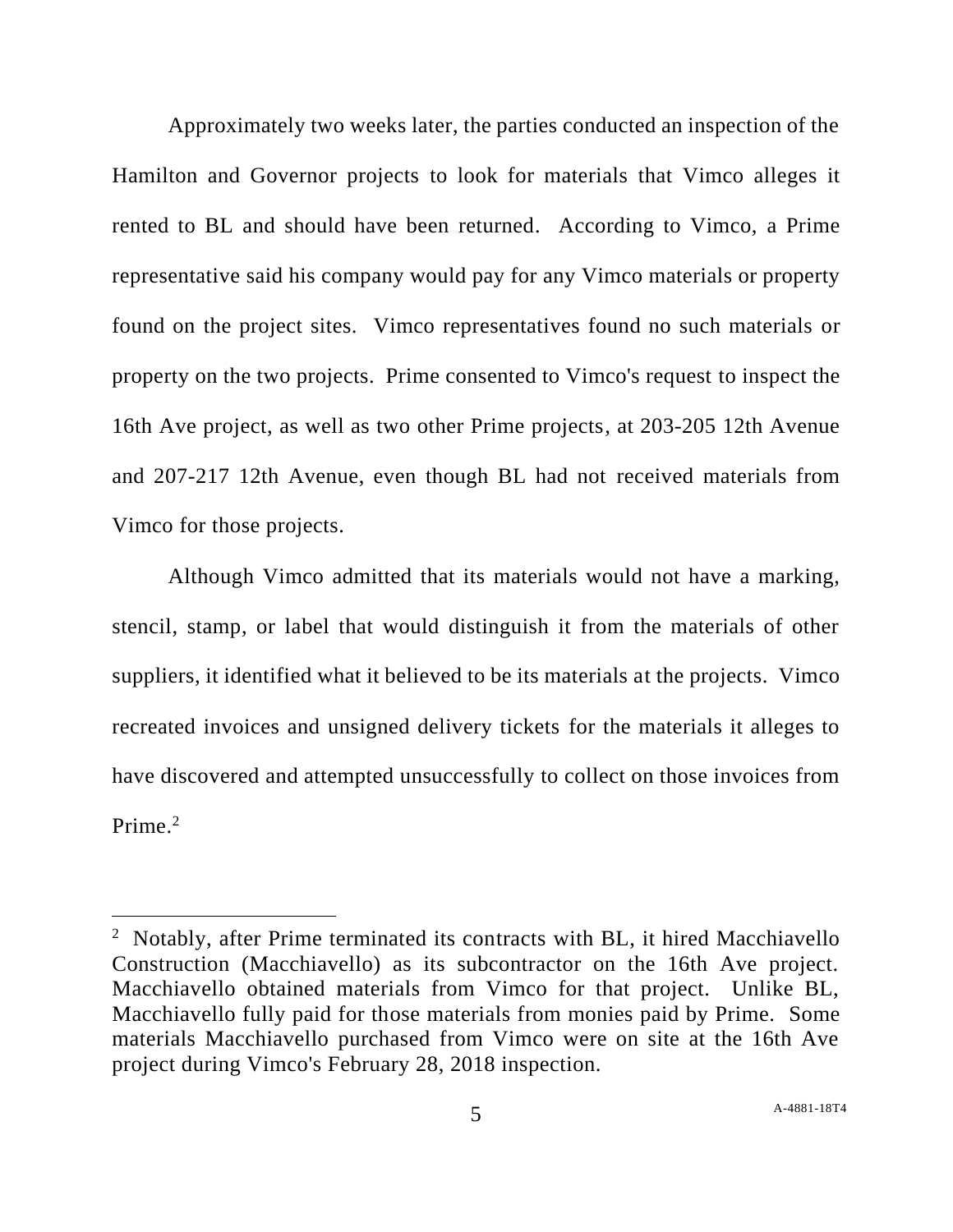Vimco thereafter filed construction liens on the 16th Ave project and 207- 212 12th Avenue projects based on the invoices it created after the site inspection. Prime and 16th Ave filed a third summary action in the Chancery Division to discharge those liens.<sup>3</sup> Vimco filed counterclaims against Prime, 16th Ave, and the Florios, alleging conversion, unjust enrichment, and violations of the New Jersey Prompt Pay Act, N.J.S.A. 2A:30A-1 to -2. Vimco alleged the Florios were personally liable because they directly participated in the torts of the entities in which they were principals.

The Chancery Division judge dismissed Vimco's liens, concluding it produced no evidence that Prime was in possession of any Vimco materials for which it had not paid BL or Macchiavello and that he was "satisfied that no Vimco property or material [was] on the 16th and 12th Avenue projects" from the BL era. The court found Vimco's evidence to be inaccurate and lacking in credibility and that the invoices had inconsistent dates, predated the inspection, and were identical to invoices issued to BL, which were paid by Prime. The court transferred Vimco's counterclaims to the Law Division.

<sup>&</sup>lt;sup>3</sup> The third Chancery Division complaint also names Florio Enterprises, LLC (FE) as a plaintiff. FE is related to Prime and involved in its construction activities.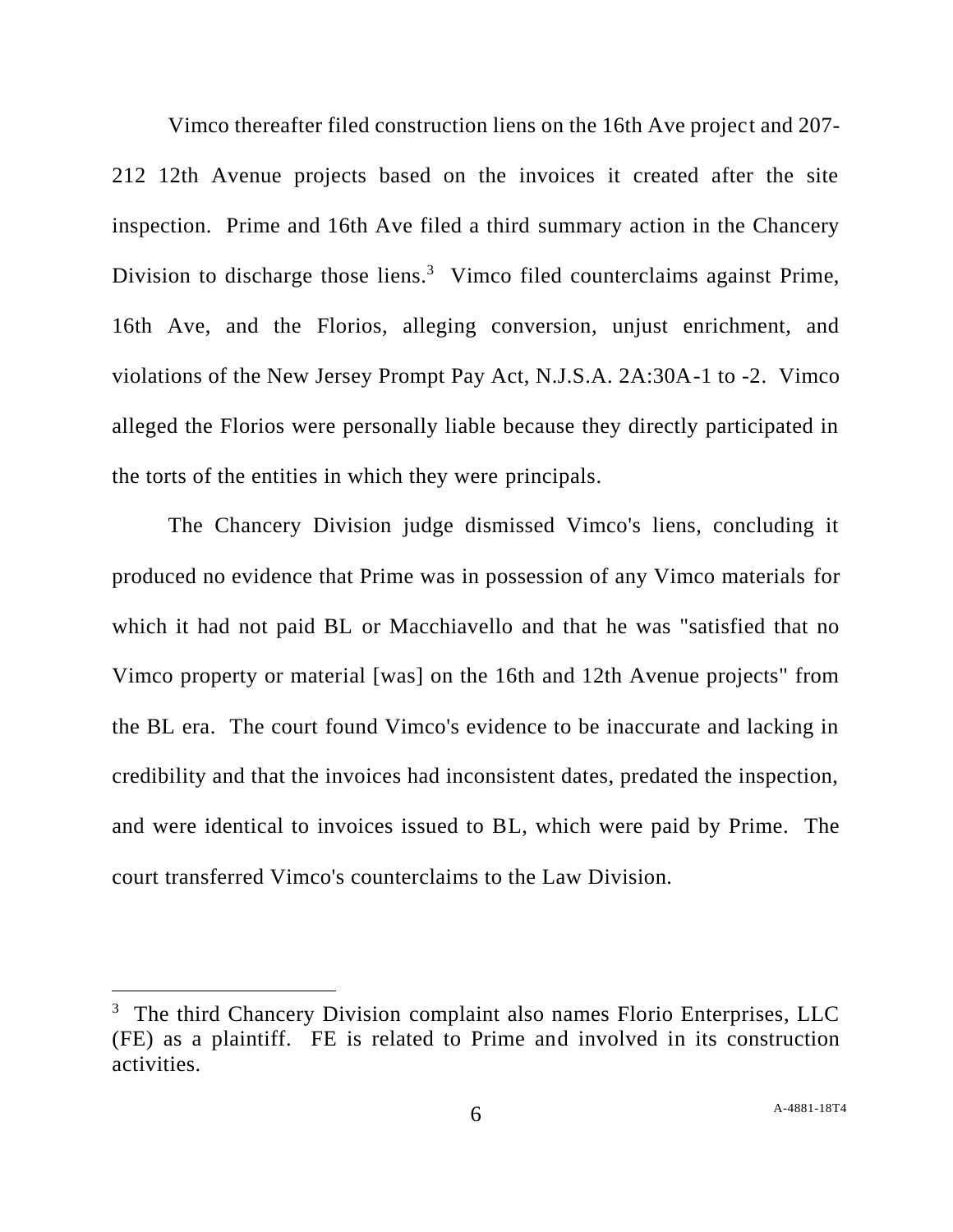The three matters in the Law Division were consolidated. After discovery, the parties cross-moved for summary judgment.

On June 11, 2019, the trial court judge, who decided the Chancery Division matters discharging Vimco's liens, issued an oral opinion concluding there is no genuine issue of material fact that: (1) Prime and Vimco never entered into a contractual relationship; (2) Prime paid BL for all materials BL invoiced as having been received from Vimco before November 2017 when BL abandoned the projects; (3) Vimco produced no evidence that materials leased or subleased to BL were left at any of the project sites; (4) the Prompt Pay Act is inapplicable to Vimco's claims because no contract existed between Prime and Vimco; and (5) there is no basis on which to pierce the corporate veil to hold the Florios personally liable for Vimco's claims because they did not participate in a tort against Vimco. In reaching his decision, the judge incorporated his findings of fact and conclusions of law in the Chancery Division matters.

This appeal followed. Vimco makes the following arguments.

### POINT I

THE TRIAL COURT IMPROPERLY GRANTED PRIME TIME'S MOTION FOR SUMMARY JUDGMENT BASED SOLELY ON IMPERMISSIBLE CREDIBILITY DETERMINATIONS.

7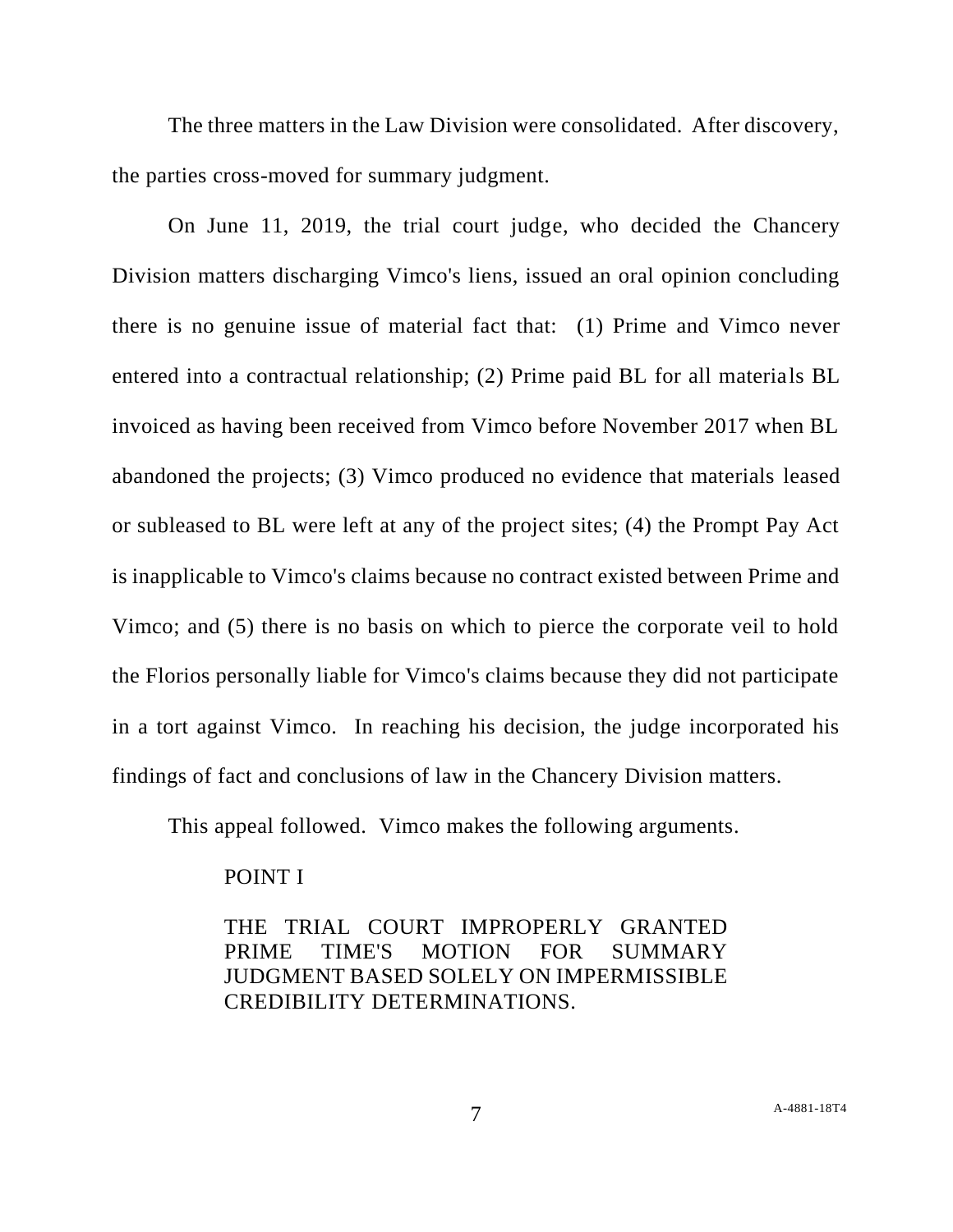#### POINT II

# THE TRIAL COURT'S ERRONEOUS CREDIBILITY DETERMINATIONS CAUSED IT TO IGNORE EVIDENCE PRESENTED BY VIMCO ESTABLISHING GENUINE ISSUES OF MATERIAL FACT, PRECLUDING SUMMARY JUDGMENT.

#### II.

We review the trial court's decision granting summary judgment de novo, using "the same standard that governs trial courts in reviewing summary judgment orders." Prudential Prop. & Cas. Ins. Co. v. Boylan, 307 N.J. Super. 162, 167 (App. Div. 1998). Rule 4:46-2(c) provides that a court should grant summary judgment when "the pleadings, depositions, answers to interrogatories and admissions on file, together with the affidavits, if any, show that there is no genuine issue as to any material fact challenged and that the moving party is entitled to a judgment or order as a matter of law." "Thus, the movant must show that there does not exist a 'genuine issue' as to a material fact and not simply one 'of an insubstantial nature'; a non-movant will be unsuccessful 'merely by pointing to any fact in dispute.'" Prudential, 307 N.J. Super. at 167 (quotations omitted).

Self-serving assertions that are unsupported by evidence are insufficient to create a genuine issue of material fact. Miller v. Bank of Am. Home Loan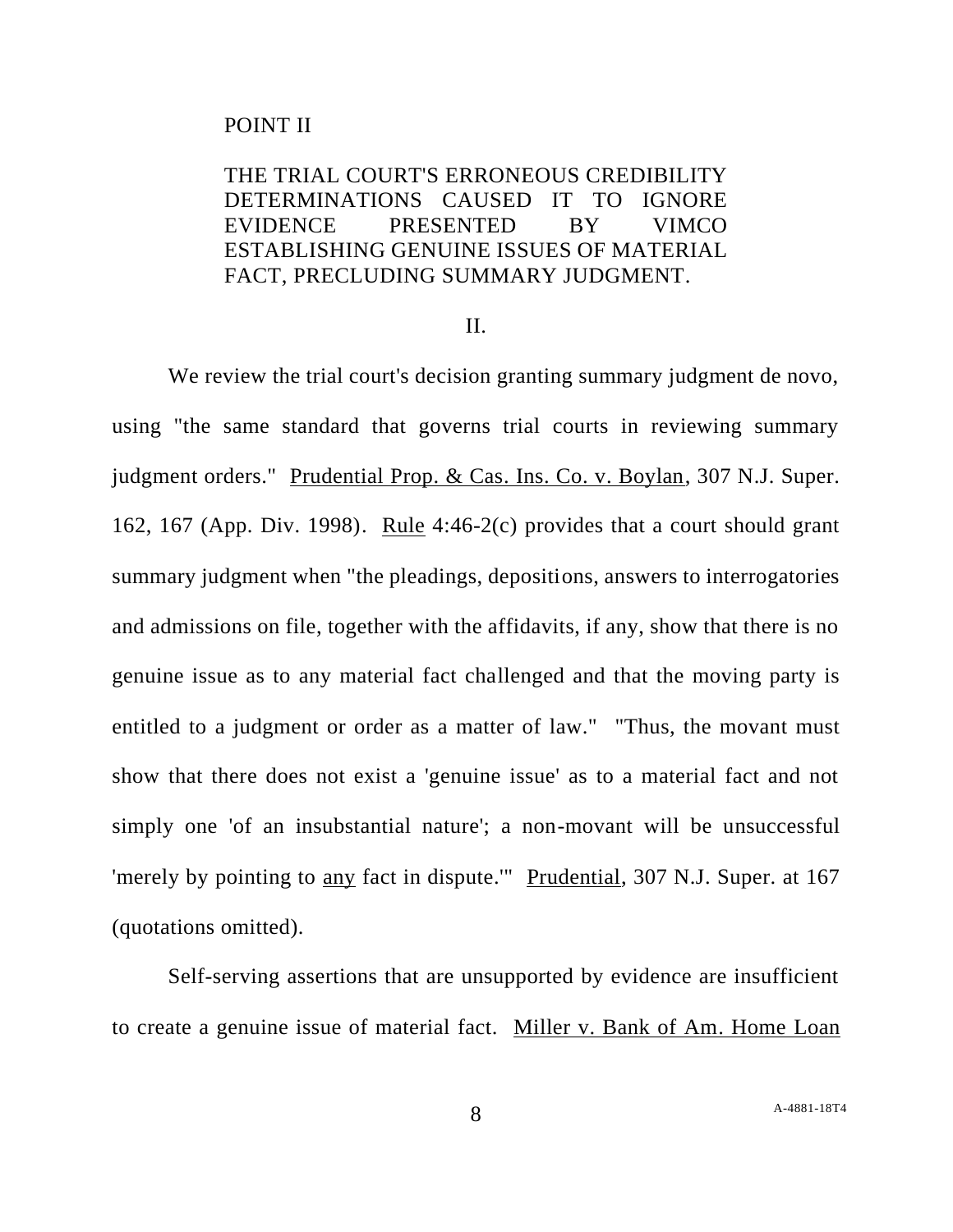Servicing, L.P., 439 N.J. Super. 540, 551 (App. Div. 2015). "Competent opposition requires 'competent evidential material' beyond mere 'speculation' and 'fanciful arguments.'" Hoffman v. Asseenontv.Com, Inc., 404 N.J. Super. 415, 426 (App. Div. 2009) (citations omitted). We review the record "based on our consideration of the evidence in the light most favorable to the parties opposing summary judgment." Brill v. Guardian Life Ins. Co., 142 N.J. 520, 523 (1995).

We have carefully reviewed the record in light of these legal principles and find no error in the trial court's summary judgment decisions. In the Chancery Division proceedings, the court found that Prime paid BL in full for every invoice it presented for materials BL bought from Vimco. Vimco implicitly acknowledges the accuracy of these findings, given that it bases its claims for payment from Prime not on unpaid invoices from BL, but on its assertion that representatives of Prime agreed to pay Vimco for any Vimco materials or property found on Prime's project sites during the February 28, 2018 inspection. The only plausible interpretation of such a promise, if made, is that Prime agreed to pay for any Vimco materials in its possession for which it had not already made payment to BL or Macchiavello, or which had been leased or subleased to BL and should be returned, as Vimco claimed. If Prime was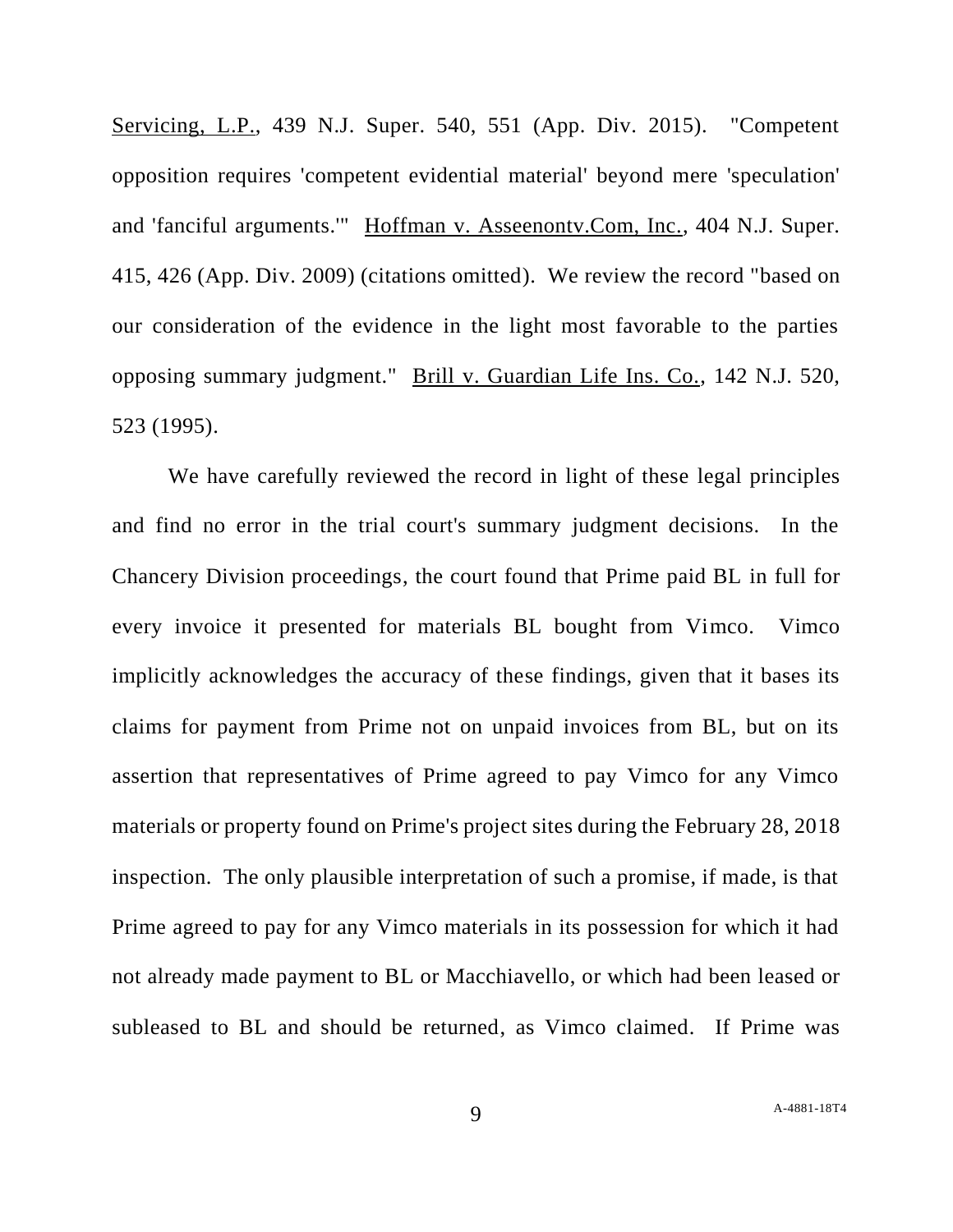inclined to pay twice for the materials provided to BL it would not have contested Vimco's liens. Vimco produced no evidence of unpaid invoices for materials purchased by BL or Macchiavello. Nor did it produce any proof that it leased or subleased property to BL.

The self-serving affidavits of Vimco employees that they saw Vimco's property at the Prime projects is insufficient to create a genuine issue of material fact, given that Vimco admits that its property is not marked, stenciled, labeled, or otherwise identified as belonging to the company. Moreover, the trial court found, with ample support in the record, that the invoices Vimco produced for the materials it alleged were in Prime's possession were backdated, inconsistent, and included misleading "sold to" dates suggesting Prime purchased materials directly from Vimco. With respect to the materials Vimco alleged were leased or subleased to BL, Vimco produced no documentary evidence of a leasing agreement, and could not, in response to a question from the court, name the entity from which it allegedly leased the material for sublease to BL.

In light of the court's determination that Vimco did not create a genuine issue of fact with respect to Prime's possession of Vimco's materials or property for which payment was not made or which were leased or subleased and should be returned, the grant of summary judgment to Prime and its related entities on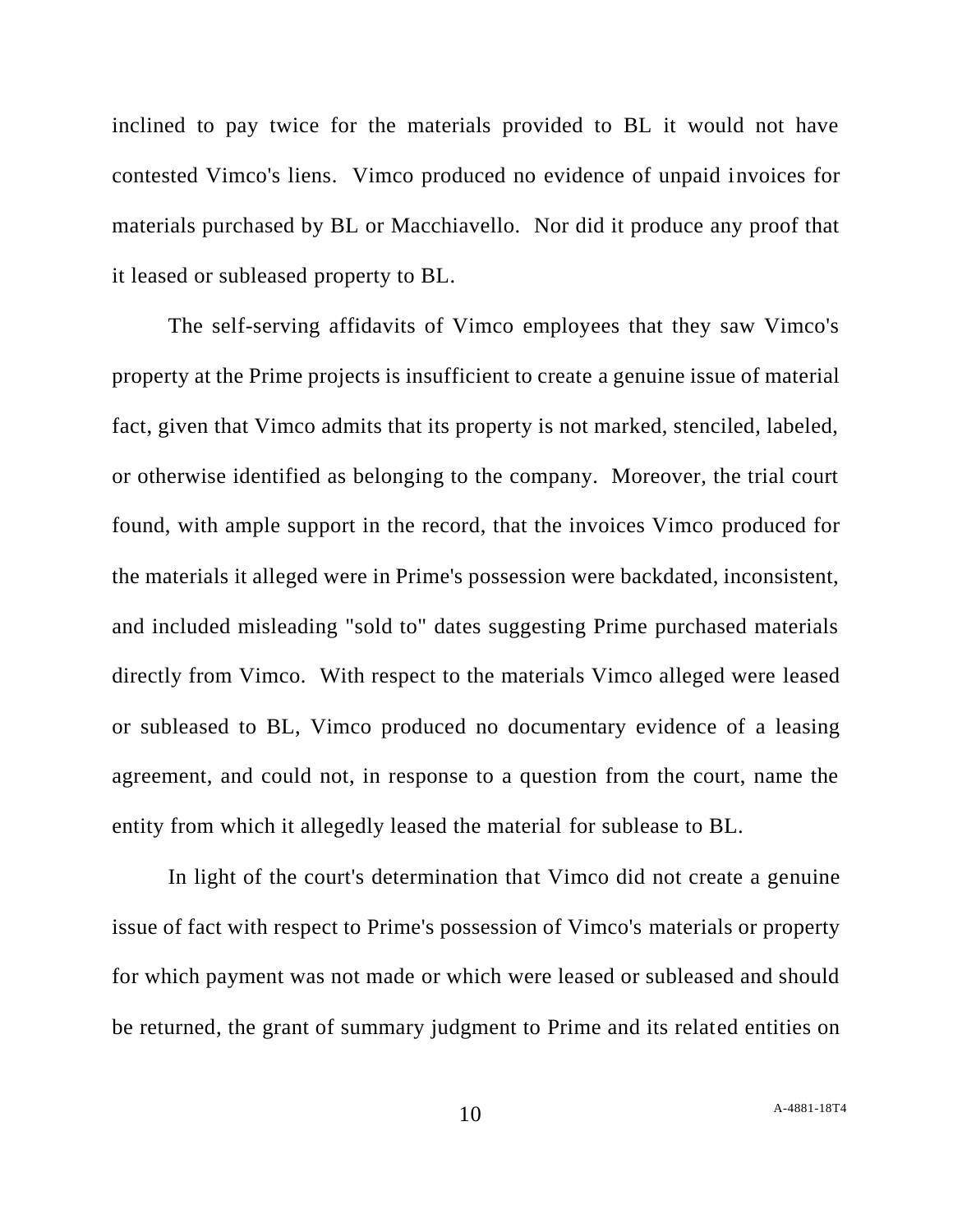Vimco's tort claims was warranted. "Conversion is the wrongful exercise of dominion and control over property owned by another inconsistent with the owner's rights." Chicago Title Ins. Co. v. Ellis, 409 N.J. Super. 444, 454 (App. Div. 2009); LaPlace v. Briere, 404 N.J. Super. 585, 595 (App. Div. 2009). Because the trial court properly granted summary judgment to Prime and its related entities on the conversion claim, there is no basis to impose individual liability on the Florios as principals of those entities who participate in a tort.

Unjust enrichment, the basis for equitable relief, requires a showing that a party received a benefit, the retention of which without payment, would be unjust. Caputo v. Nice-Pak Prods., Inc., 300 N.J. Super. 498, 507 (App. Div. 1997). In the context of a contractual relationship, the party claiming unjust enrichment must show that it expected remuneration from the other party at the time that it conferred the benefit and that the failure of remuneration enriched the other party beyond its contractual rights. VRG Corp. v. GKN Realty Corp., 135 N.J. 539, 554 (1994). Here, no contract existed between Prime or its related entities and Vimco. Prime's contract was with BL. It was through that contract that Prime paid for all of the materials BL received from Vimco. While Vimco has a justified expectation of payment from BL, it had no claim against Prime. Prime was not unjustly enriched. It received the materials for which it paid.